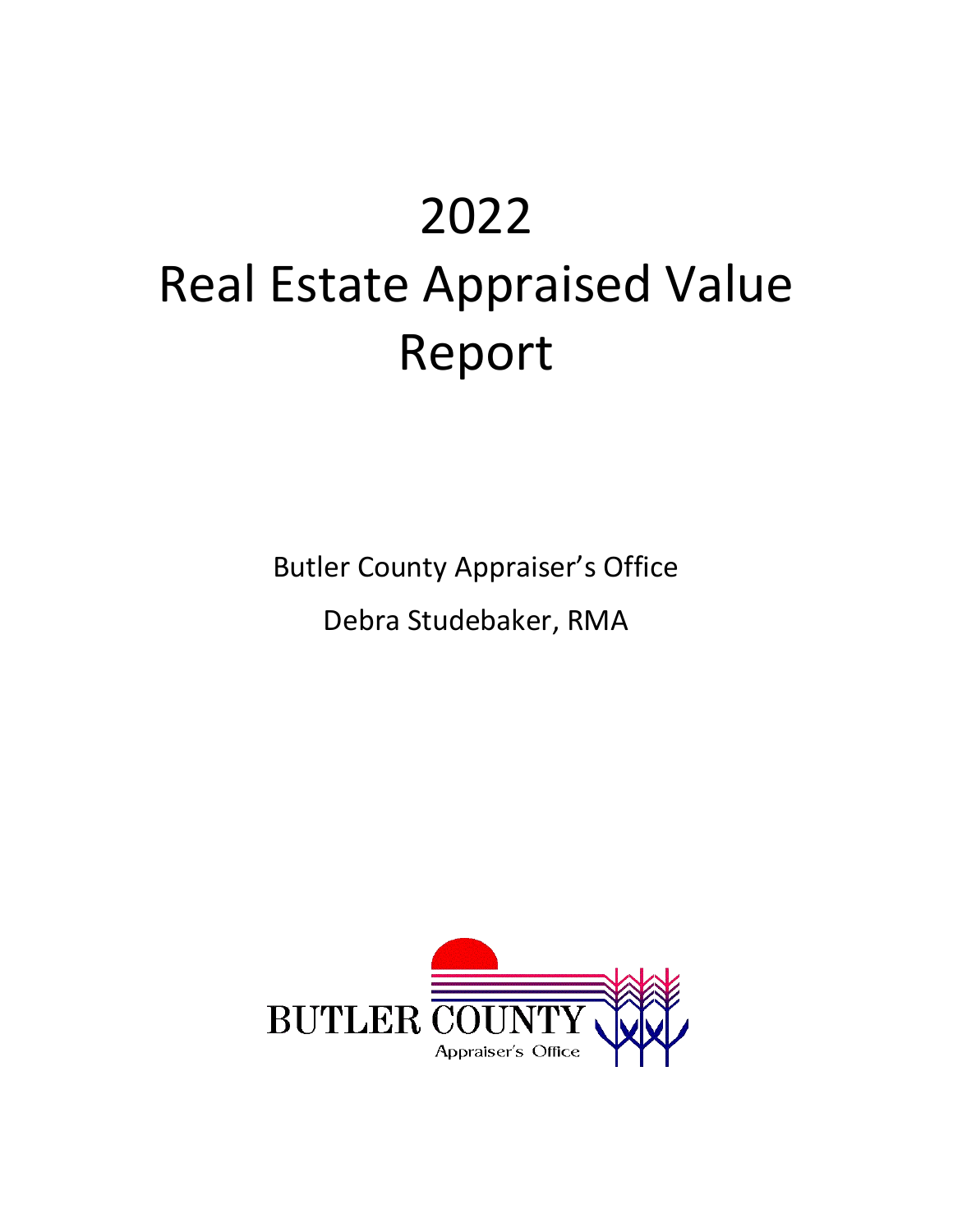# Residential

| <b>Total Number of Parcels:</b>                                 | 20,984 |       |
|-----------------------------------------------------------------|--------|-------|
| Parcels with Value Increase:<br>The median increase is 11.6%    | 20,565 | 98.0% |
| Parcels with No Change of Value:                                | 54     | 0.3%  |
| Parcels with Decrease of Value:<br>The median decrease is -3.5% | 365    | 1.7%  |

*The overall median value change, including no change, is 11.4%. Of the parcels with increases, 64% will have a 10.00% value increase or more.*

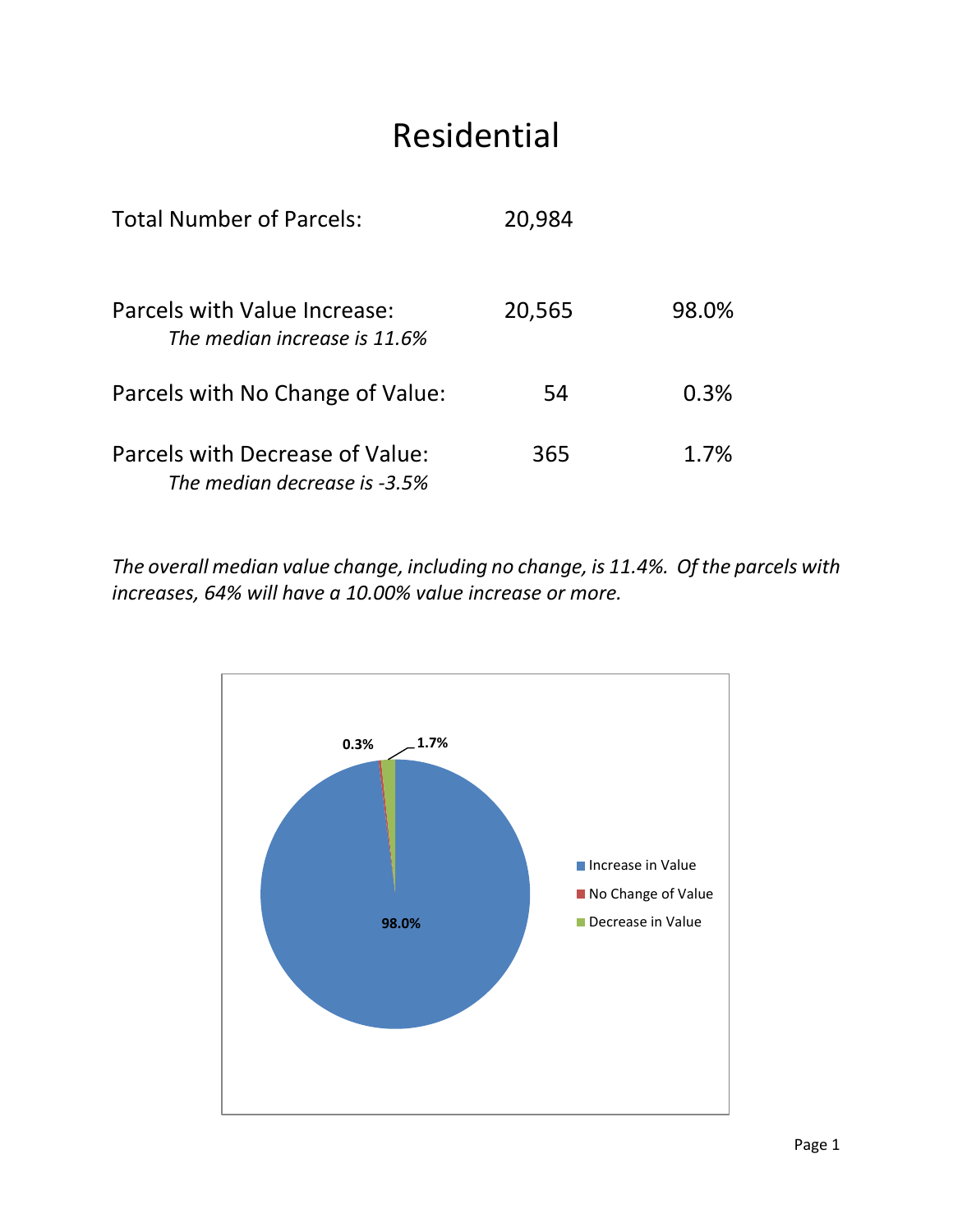# Commercial & Industrial

| <b>Total Number of Parcels:</b>                                 | 1,358 |        |  |  |
|-----------------------------------------------------------------|-------|--------|--|--|
| Parcels with Value Increase:<br>The median increase is 5.2%     | 1,228 | 90.43% |  |  |
| Parcels with No Change of Value:                                | 48    | 3.53%  |  |  |
| Parcels with Decrease of Value:<br>The median decrease is -2.7% | 82    | 6.04%  |  |  |

*The overall median value change, including no change, is 4.7%. Of the parcels with increases, 16% will have a 10.00% value increase or more.*

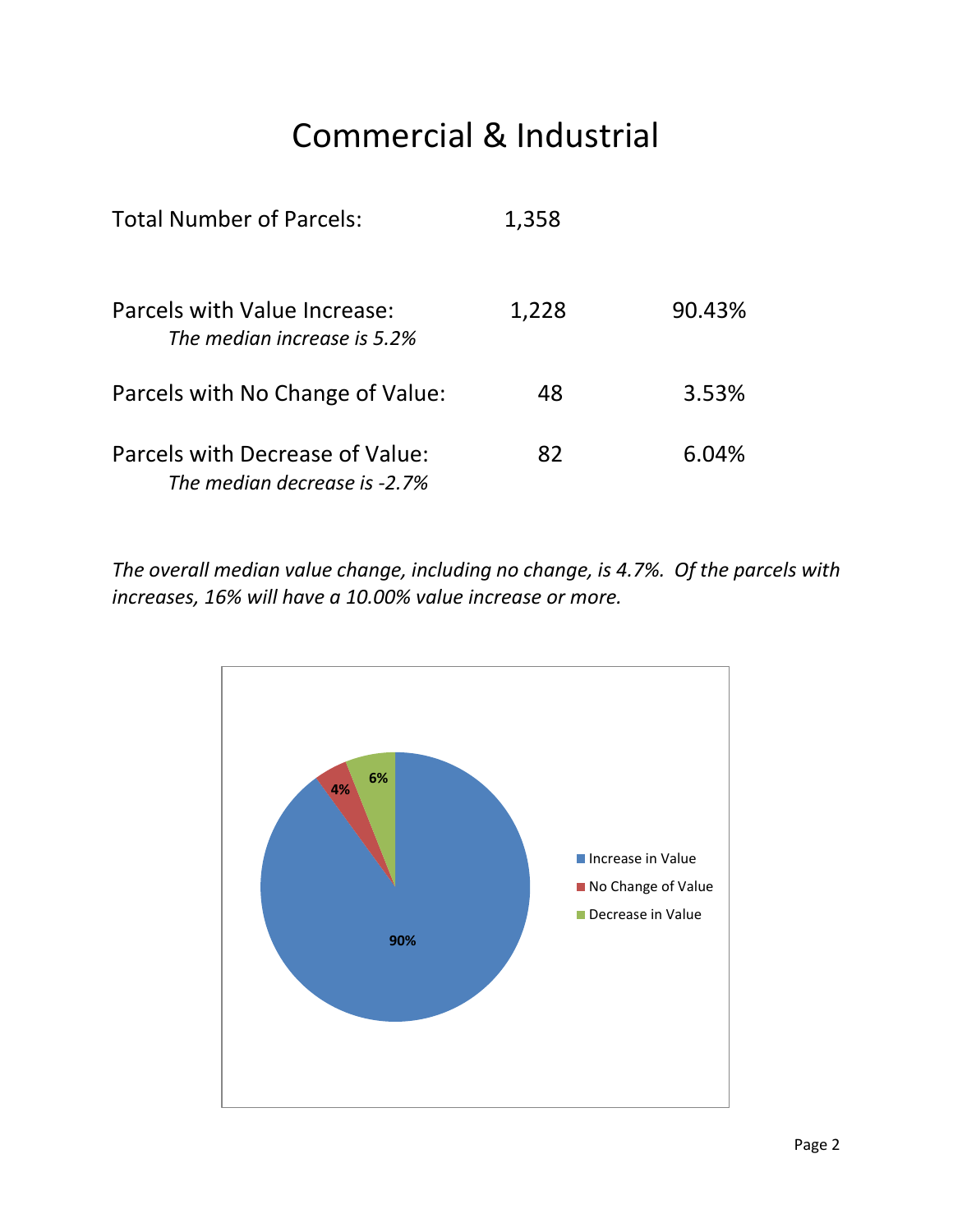#### Farm Home Sites

| <b>Total Number of Parcels:</b>                                 | 3,132        |         |
|-----------------------------------------------------------------|--------------|---------|
| Parcels with Value Increase:<br>The median increase is 13.3%    | 3,091        | 98.7%   |
| Parcels with No Change of Value:                                | $\mathbf{I}$ | $0.0\%$ |
| Parcels with Decrease of Value:<br>The median decrease is -3.5% | 41           | 1.3%    |

*The overall median value change, including no change, is 13.2%. Of the parcels with increases, 78% will have a 10.00% value increase or more. Farm home site properties are those that have both residential and agriculture classes.*

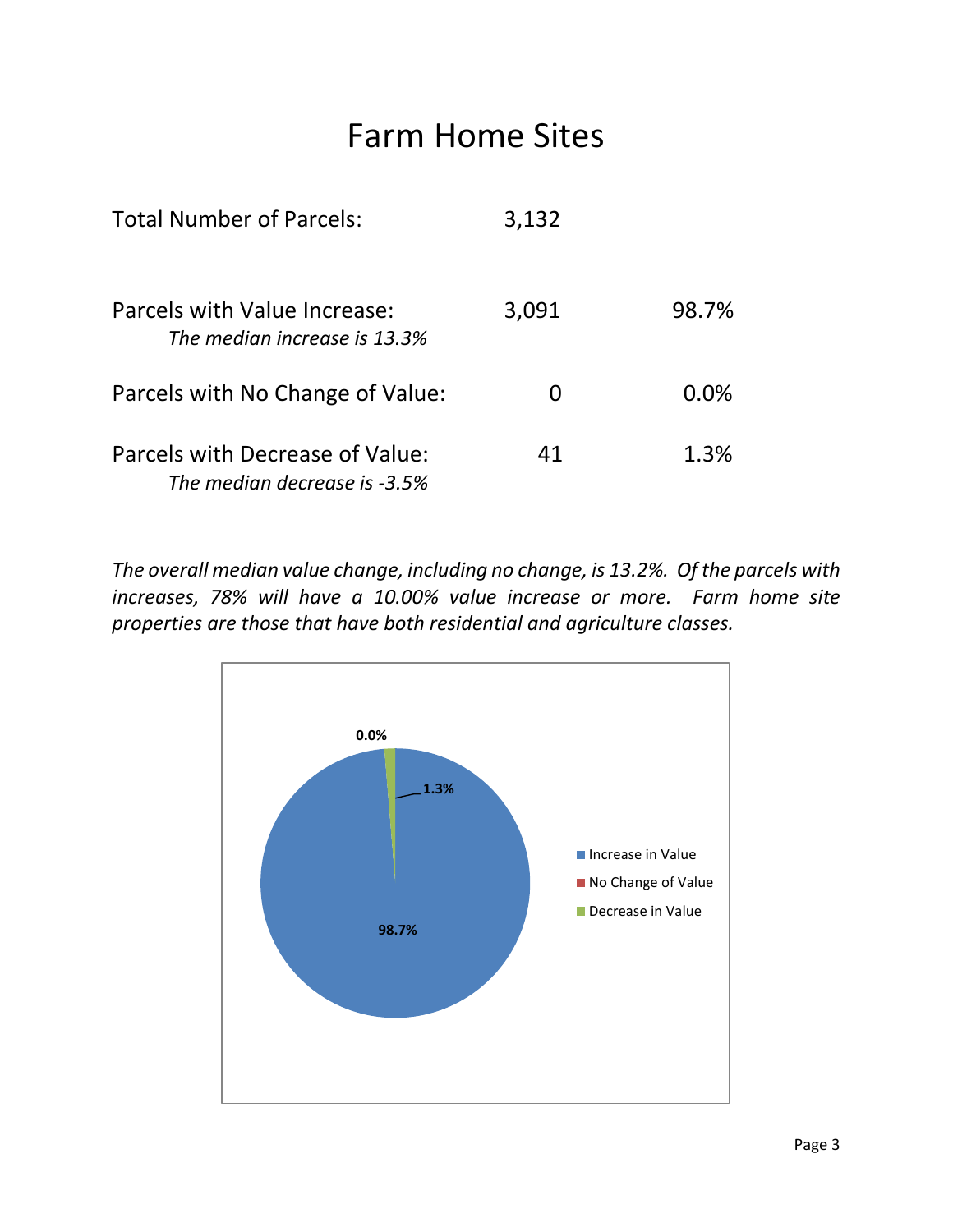# Agriculture Land and Improvements

| <b>Total Number of Parcels:</b>  | 5,060 |     |
|----------------------------------|-------|-----|
| Parcels with Value Increase:     | 4,425 | 87% |
| Parcels with No Change of Value: | 543   | 11% |
| Parcels with Decrease of Value:  | 92    | ን%ି |

*Agriculture land values are established by the Division of Property Valuation, Kansas Department of Revenue. The majority of the agriculture use values increased. Grassland, including native and tame, median increase is 3.4%. The dry crop median increase is 3.4% and the irrigated crop median increase is 0.2%.*

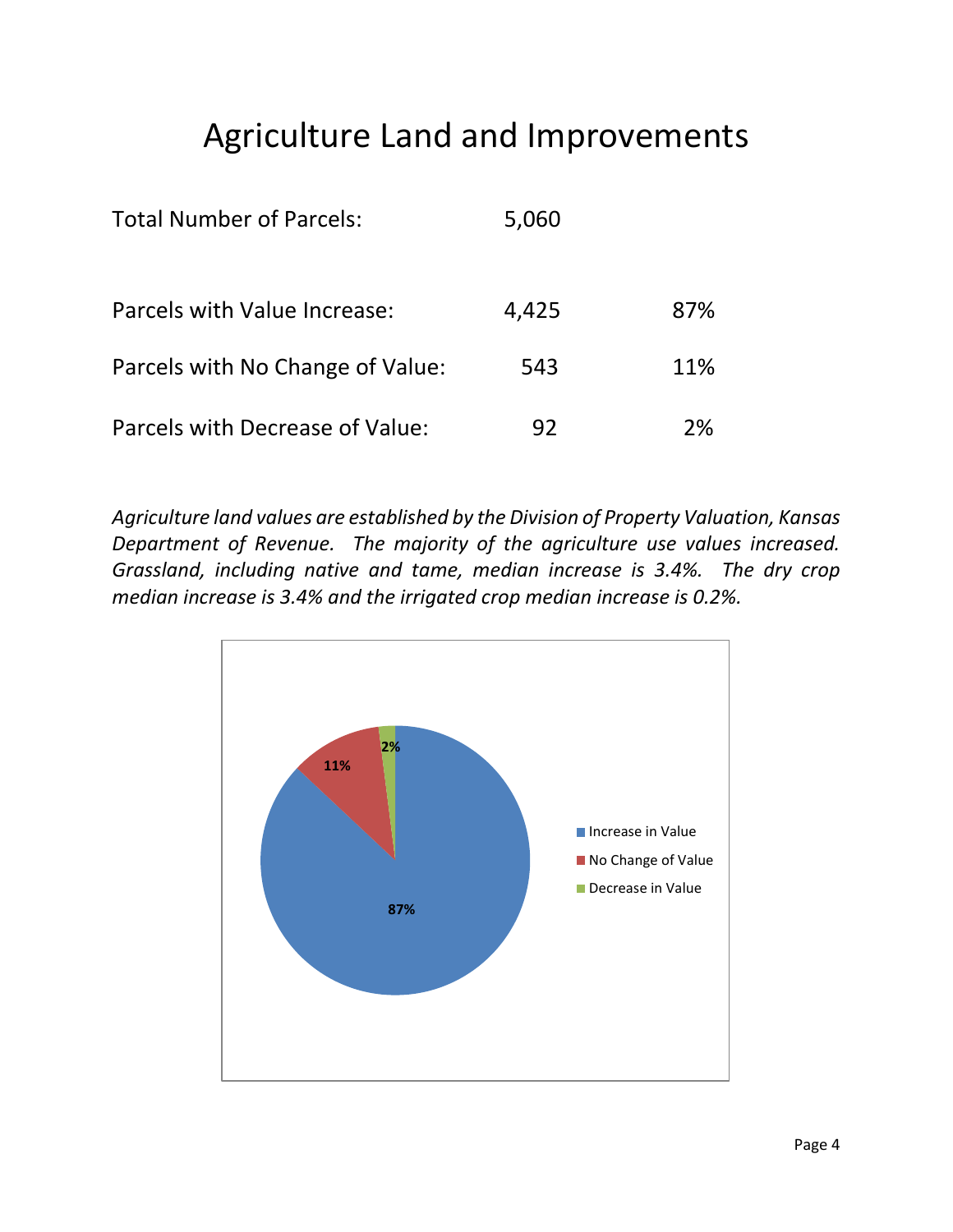#### Vacant Land

| <b>Total Number of Parcels:</b>  | 2,259 |     |
|----------------------------------|-------|-----|
| Parcels with Value Increase:     | 949   | 42% |
| Parcels with No Change of Value: | 1,205 | 53% |
| Parcels with Decrease of Value:  | 105   | 5%  |

*The overall median value change is 0.0%. Vacant land values are established using sales between 2017 and 2021.*

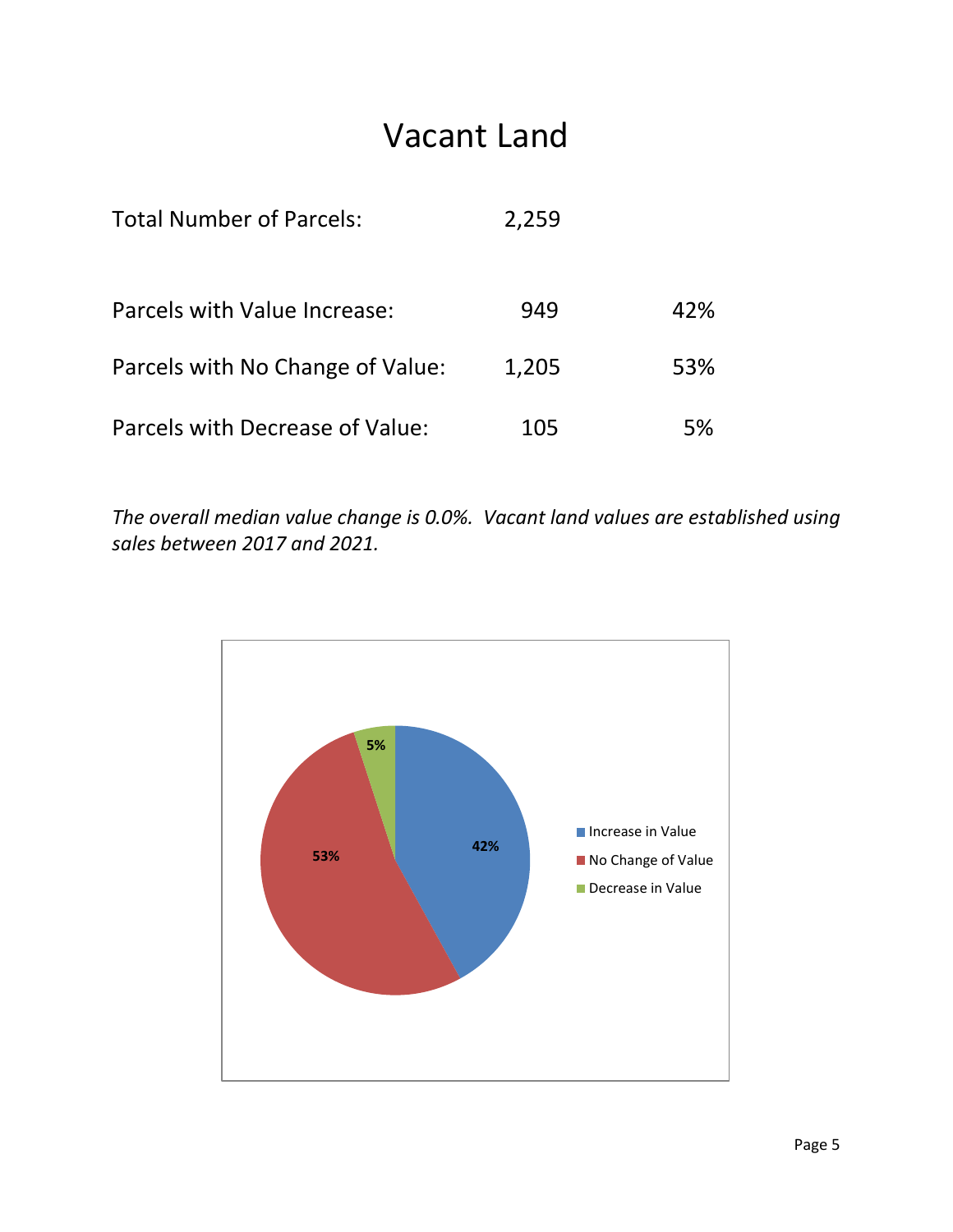# All Property Types

| <b>Total Number of Parcels:</b>                                          | 33,871 |       |
|--------------------------------------------------------------------------|--------|-------|
| Includes Exempt, Not for Profit, Other and Utility Parcels               |        |       |
| Parcels with Value Increase:                                             | 30,990 | 91.5% |
| The median increase is 10.6% (Includes agriculture and new construction) |        |       |
| Parcels with No Change of Value:                                         | 2,128  | 6.3%  |
| Parcels with Decrease of Value:<br>The median decrease is -2.1%          | 4,700  | 2.2%  |

*The overall median value change, including no change, is 10.0%. Of the parcels with increases, 55% will have a 10.00% value increase or more.*

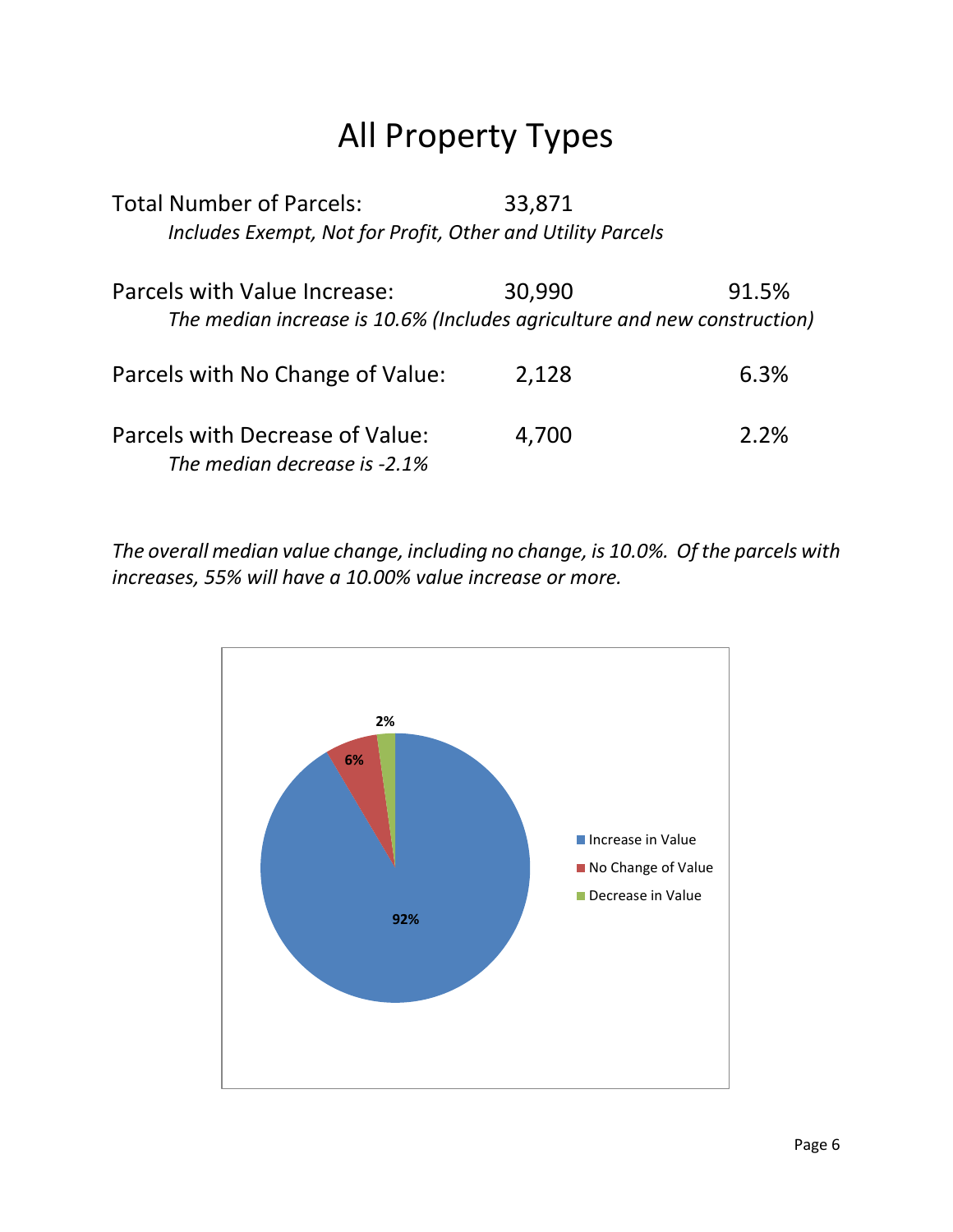# New Single Family Homes

| 2021 | 224 |
|------|-----|
| 2020 | 219 |
| 2019 | 190 |
| 2018 | 153 |
| 2017 | 210 |
| 2016 | 178 |
| 2015 | 149 |
| 2014 | 158 |
| 2013 | 160 |
| 2012 | 156 |
| 2011 | 146 |
| 2010 | 178 |
| 2009 | 144 |
| 2008 | 265 |

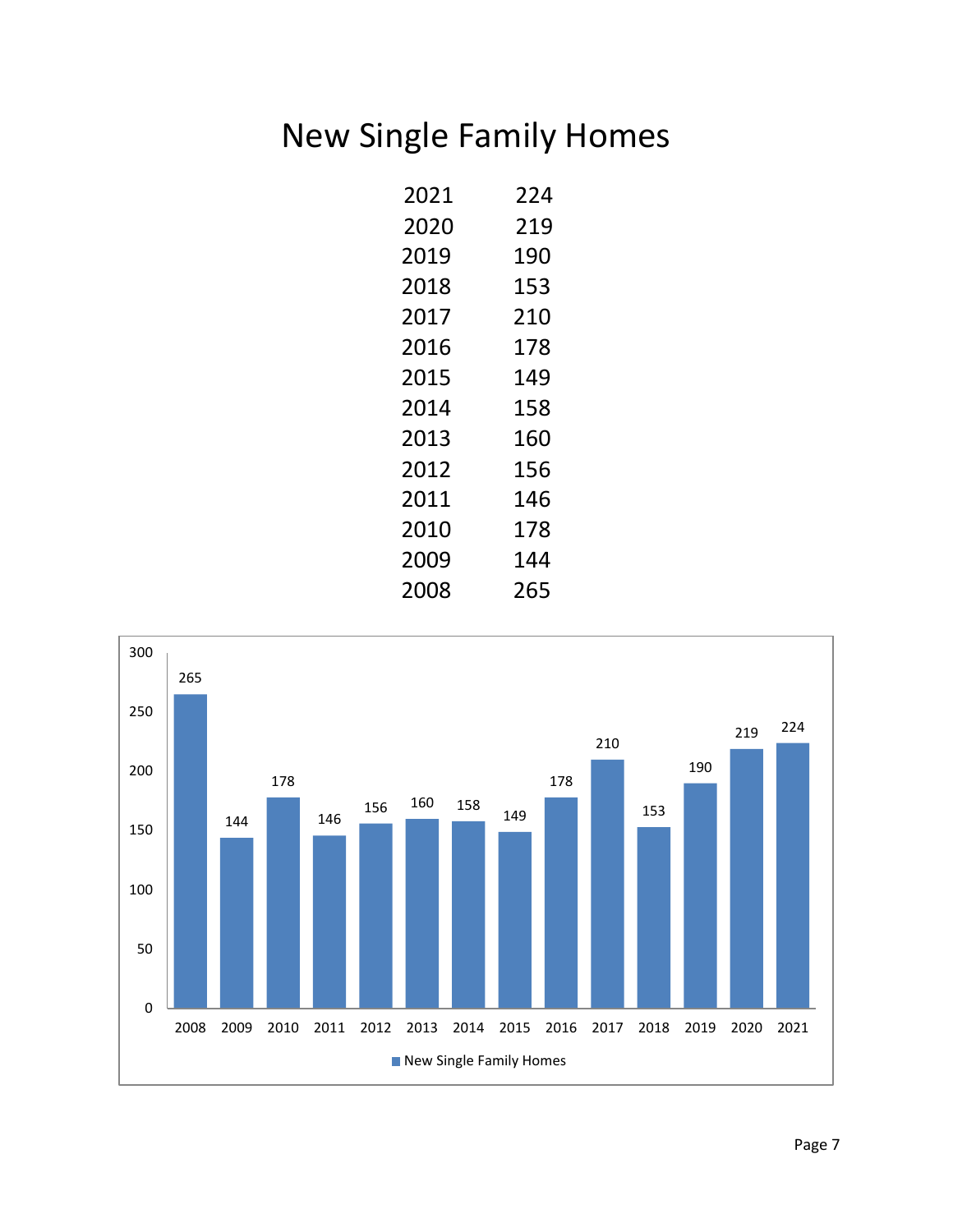# New Commercial Construction

| 2021 | 33 |
|------|----|
| 2020 | 35 |
| 2019 | 31 |
| 2018 | 32 |
| 2017 | 40 |
| 2016 | 35 |
| 2015 | 48 |
| 2014 | 34 |
| 2013 | 37 |
| 2012 | 39 |
| 2011 | 42 |
| 2010 | 53 |
| 2009 | 38 |
| 2008 | 55 |

*Commercial/Industrial new construction numbers are based upon type of construction or use and may include exempt property construction.*

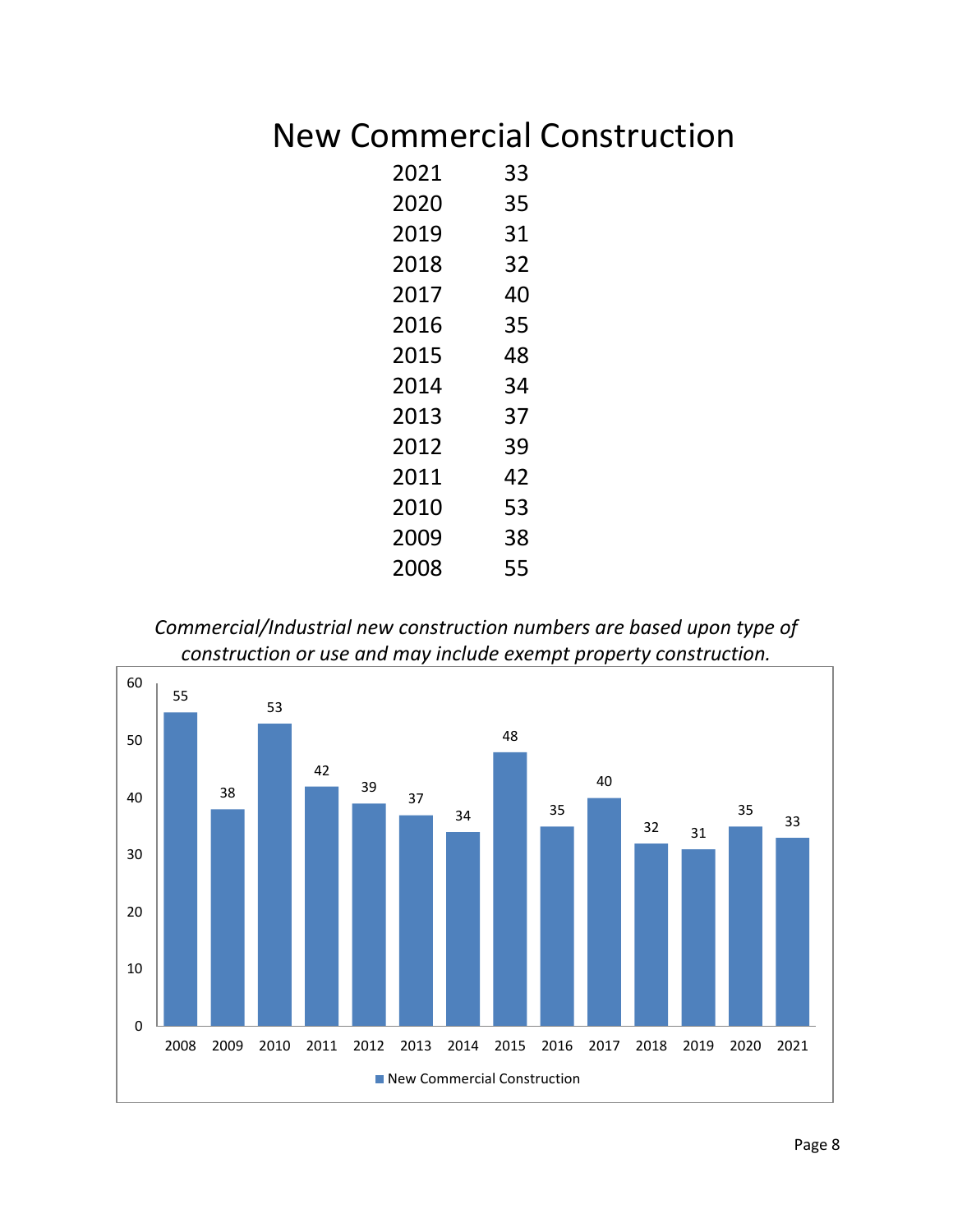#### Median Residential Sale Price

| 2021 | \$202,142 |
|------|-----------|
| 2020 | \$185,150 |
| 2019 | \$169,900 |
| 2018 | \$155,000 |
| 2017 | \$154,954 |
| 2016 | \$155,000 |
| 2015 | \$150,000 |
| 2014 | \$147,350 |
| 2013 | \$143,000 |
| 2012 | \$133,500 |